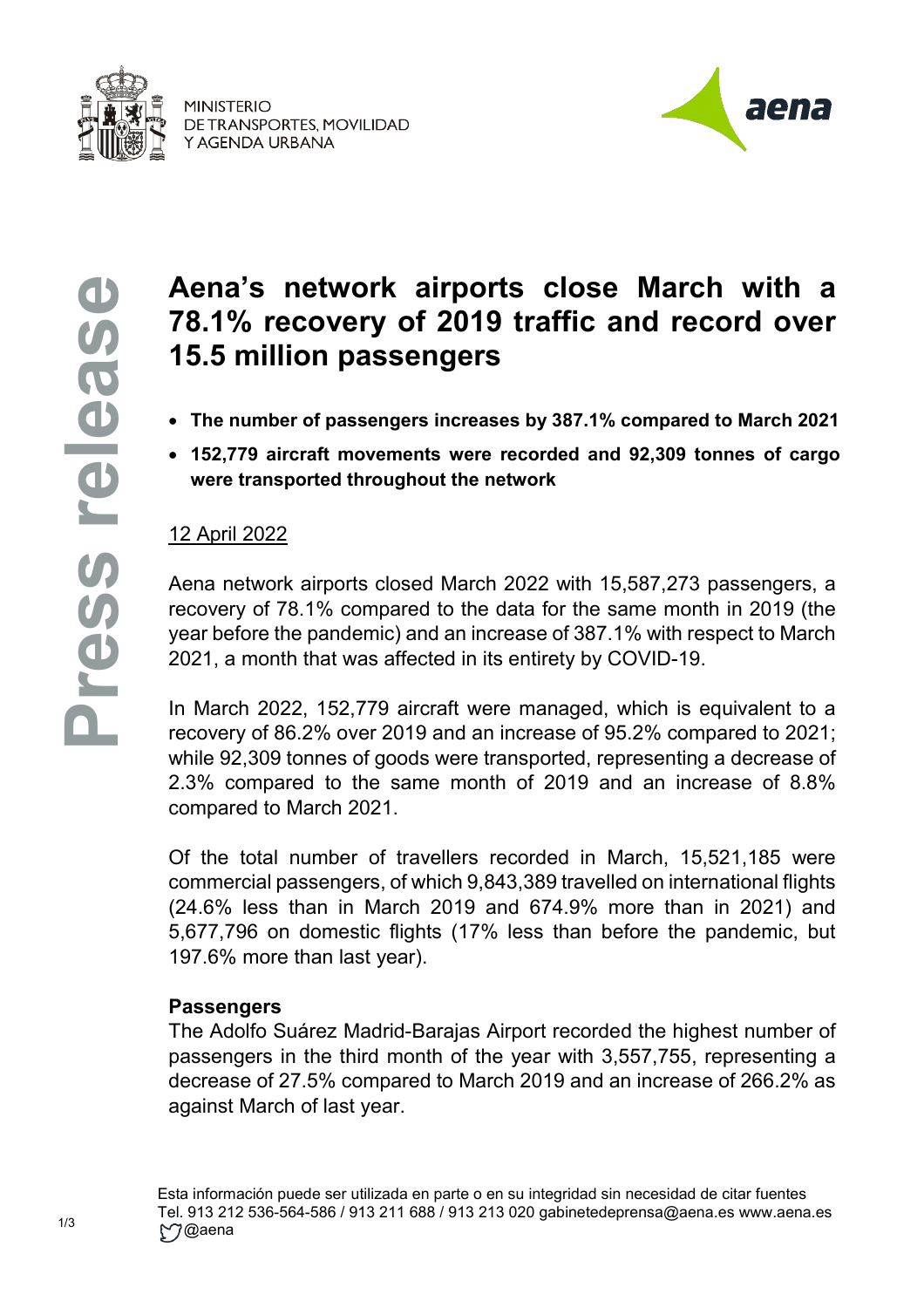This is followed by Barcelona-El Prat Josep Tarradellas Airport with 2,701,372 (31.9% less compared 2019 and 537.5% more over 2021), Málaga-Costa del Sol Airport, with 1,178,907 (-12.9% and +606.5%), Palma de Mallorca Airport, with 1,098,167 (-15.6% and +303.4%), Gran Canaria Airport, with 1,057,098, (-18.9% and +283.5%), Tenerife Sur Airport, with 995,773 (-10.1% and +858.9%), Alicante-Elche Airport, with 830,474 passengers (-16.7% and +1,240.8%), César Manrique-Lanzarote Airport, with 607,643 passengers (-9.2% and +615%), Sevilla Airport, with 542,690 passengers (-15.4% and + 940.6%), and Valencia Airport, with 540,916 passengers, which is 19.1% less than the same month in 2019 and 658% more than the passengers reached in March 2021.

## **Operations**

In terms of the number of operations, the airport with the highest number of movements in March was Adolfo Suárez Madrid-Barajas Airport, with a total of 26,715 (-22% in 2019 and +134% in 2021), followed by Barcelona-El Prat Josep Tarradellas Airport, with 19,934 flights (-23.2% and +276.6%), Palma de Mallorca Airport, with 10,670 (+2.2% and +144.4%), Gran Canaria Airport, with 10,268 (-13.5% and +122.9%), Málaga-Costa del Sol Airport, with 9,677 (-1.1% and +221.4%), Tenerife Sur Airport, with 6,746 (-0.9% and +408%), Alicante-Elche Airport, with 5,892 (-12.9% and +532.9%), Tenerife Norte-Ciudad de La Laguna Airport, with 5,648 (-10.2% and +58.1%) and César Manrique-Lanzarote Airport, with 5,336, which is 1.8% less than the same month in 2019 and an increase of 233.9% compared to March 2021.

### **Cargo**

With respect to the transport of goods, the airport that recorded the highest cargo traffic during the month of March was Adolfo Suárez Madrid-Barajas Airport with 51,970 tonnes, which is 6.5% more than in the same month of 2019 and 21.8% higher than in the third month of 2021. This is followed by Barcelona-El Prat Josep Tarradellas Airport with 13,542 tonnes (-14.3% compared to 2019 and +20.5% compared to 2021), Zaragoza Airport, which recorded 13,349 tonnes (-23% and -25.8%) and Vitoria Airport, with 6,736 tonnes, which is 24.4% more than in the same month of 2019 and 1.7% less than in March 2021.

#### **Cumulative data**

The accumulated figures up to March 2022 reflect a recovery of 71.8% of passenger traffic compared to the same quarter of 2019 and an increase of 359.7% with respect to the same period of 2021. During the first three